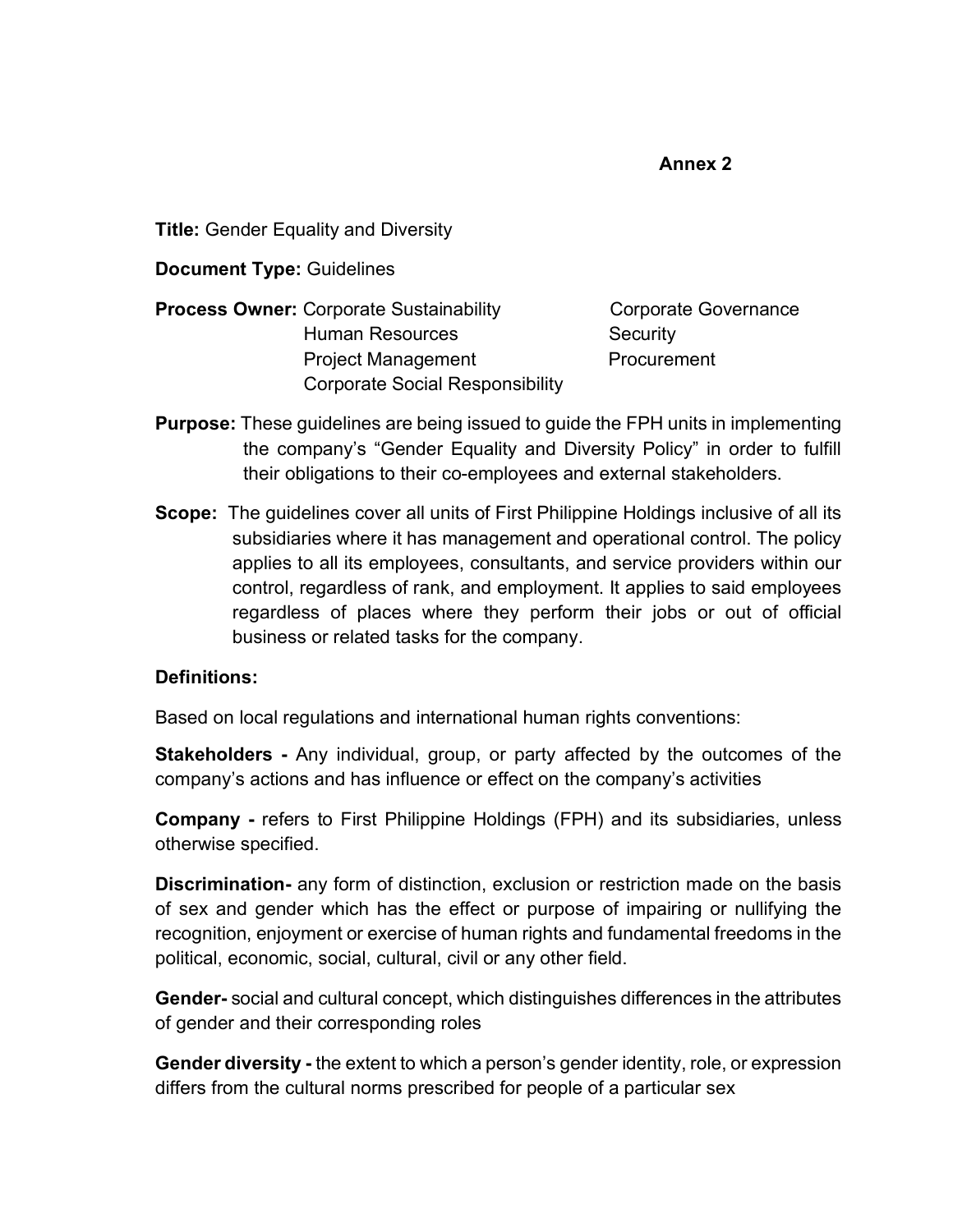**Gender equality-** the same value given by society on one's gender (independent whether they are born male or female.

**Harassment -** any improper and unwelcome conduct that might reasonably be expected or be perceived to cause offense or humiliation to another person

### **Legal Mandates** (Annex A)**:**

● Bill of Rights in the Philippine Constitution and related local issuances International Conventions signed by the Philippines

### **Related Documents:**

- FPH Code of Conduct and Business Ethics
- FPH Code of Conduct and Discipline
- FPH Anti-Sexual Harassment Code
- FPH Environmental and Social Safeguards Policies
	- Human Rights
	- Anti-Sexual Harassment

## **Fundamental Principles:**

Gender equality and diversity are human rights issues. The equal rights of all persons is enshrined in the Charter of the United Nations, to which the country is a party, stating that "the peoples of the United Nations are determined to reaffirm faith in fundamental human rights, in the dignity and worth of the human person, in the equal rights of men and women ....". Further, as a member State, the Philippines is encouraged to "to achieve international cooperation in promoting and encouraging respect for human rights and for fundamental freedoms for all without distinction as to race, sex language or religion." The Ruggie's Protect, Respect, and Remedy Framework adopted in the UN Guiding Principles on Business and Human Rights of 2011 identified the duty of business enterprises to "respect human rights of others across the value chain and should address any violation where it is involved in." This protocol is developed with the aim to uphold respect for human rights, reject discrimination, and build a safe, inclusive, and peaceful work community.

## **Guidelines for Upholding Gender Equality and Diversity (GED)**

Aligned with the mission of FPH of becoming a regenerative business that elevates the situation of its stakeholders, these guidelines focus on empowering people regardless of their gender orientation. These guidelines aim to ensure that gender equality and diversity are considered in all aspects of our work.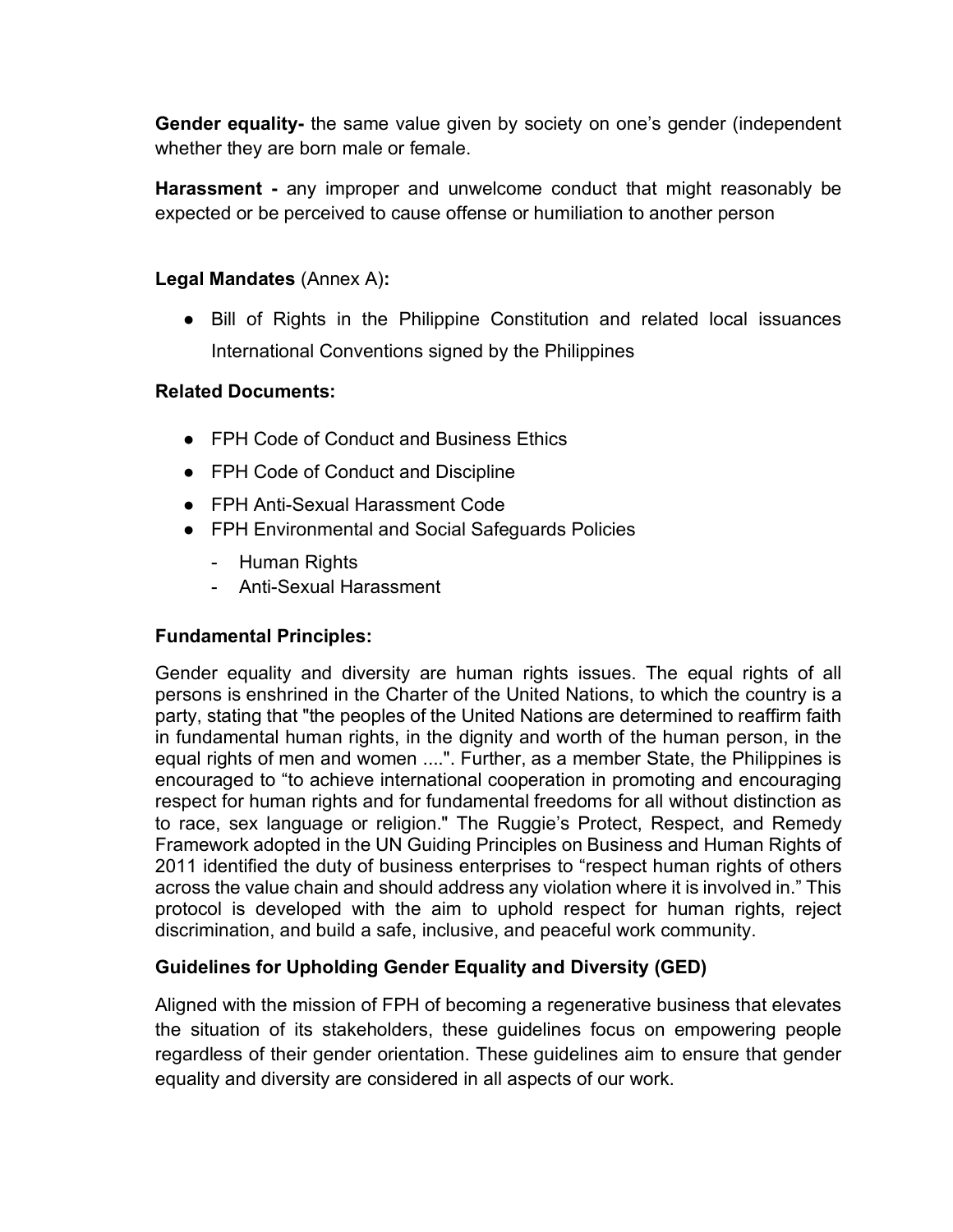### 1.0 Gender Equality and Diversity Governance

Gender equality and diversity governance includes all policies, control mechanisms and the other instruments and company practices that support the company's gender equality and diversity goals.

- 1.1 The company's commitment to respect the equal rights of its men and women stakeholders are contained in the FPH Gender Equality and Diversity Policy approved by the Board in November 2018. A copy of the policy is attached as Annex A.
- 1.2 The FPH Board through its Corporate Governance Committee has oversight responsibility in the implementation of the Gender Equality and Diversity Policy which guides gender equality and diversity concerns.
- 1.3 The company shall conduct information education seminars on the Gender Equality and Diversity Policy for all its officers and employees to ensure compliance with the policy.
- 1.4 The company is embedding behaviors that are aligned with the Company's mission in employees. Acquiring a "gender equality and diversity" lens is part of the program.

## 2.0 Domains of GED in Company Operations

There are four domains where GED is critical:

- workforce;
- corporate leadership;
- community and other stakeholder engagement; and
- supply chain.

Detailed procedures may be contained in the corresponding issuances related to the above domains.

#### 3.0 Gender Balance in the Workforce

Organizations with gender-balanced workforce reap the benefits of more engaged employees, higher retention, and improved creativity and innovation. Gender equality and diversity principles may be applied across various functions. These functions may vary depending on the unique circumstance of each subsidiary. These include, but are not limited to: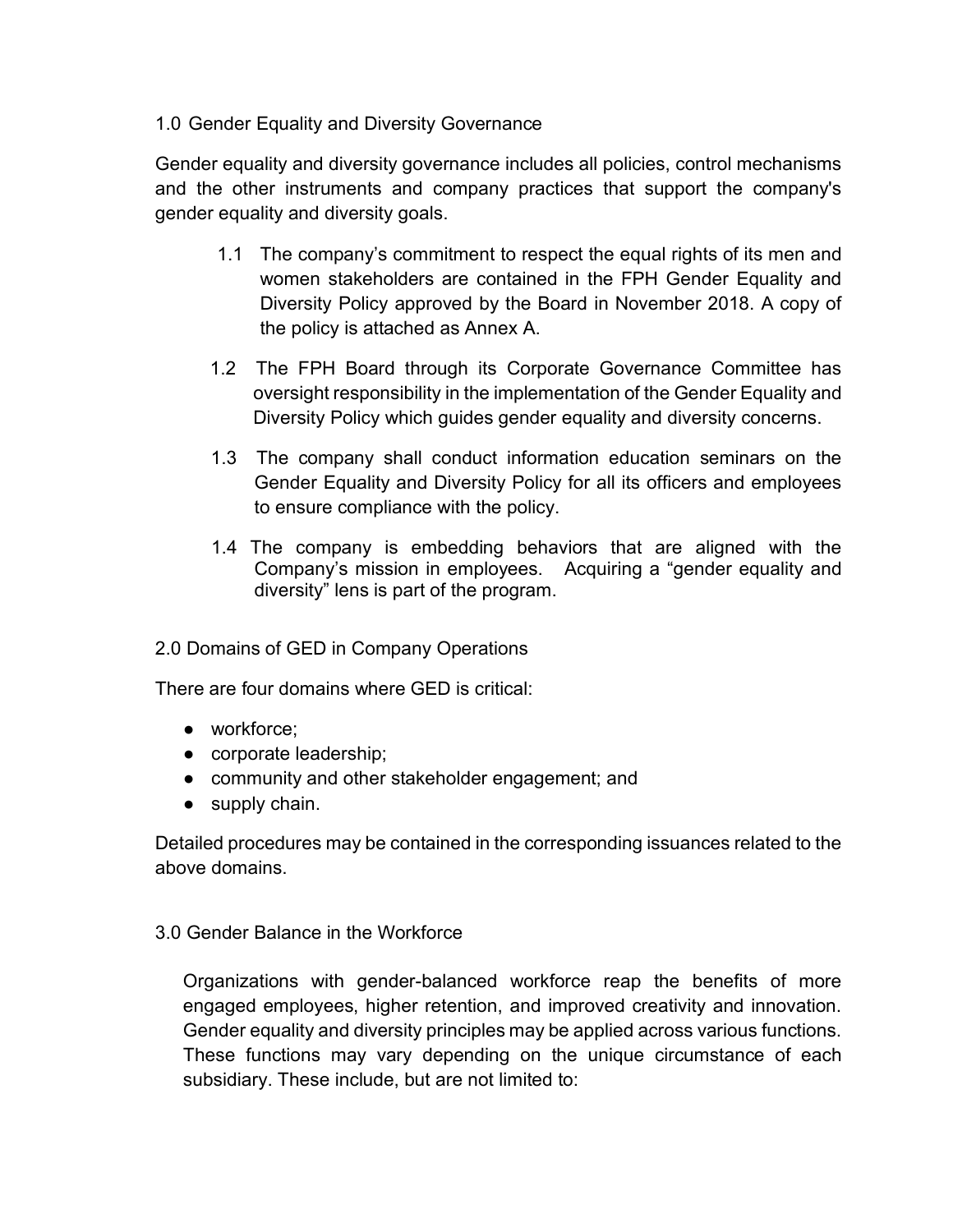#### 3.1 Recruitment

The company shall ensure a gender-neutral selection process.

## 3.2 Equitable Opportunities in Training & Career-development

The company shall promote equitable access to career development opportunities to support the professional development of all gender

### 3.3 Talent Retention and Promotion

The company shall support the professional development of the employees across the employee's life cycle from entry level to senior leadership opportunities, independent of gender.

### 3.4 Gender Pay Equity

The company shall ensure that remuneration shall be based on merit, qualifications, competencies, and efficiency without distinction based on gender.

#### 3.5 Work Life Balance and Family Care

The company shall provide support to employees through flexible and equitable ways of working to enable employees to fully perform in their work and family life.

## 3.6 Preventing Sexual Harassment, Discrimination, and Bullying

The company shall provide an enabling and safe environment to protect employees to assure them that they can speak and act freely without fear of harassment or retribution and that offenders will be held accountable.

#### 4.0 Gender Equality and Diversity in Leadership

The company shall ensure equitable access to in leadership or at the executive and board levels to all genders and contribute to the progress towards gender equality objectives.

5.0 Gender Equality and Diversity in Community and Stakeholder Engagement

The company shall uphold the principles of gender equality and diversity and nondiscrimination as it engages with its diverse set of stakeholders and give equal consideration to their needs and interests.